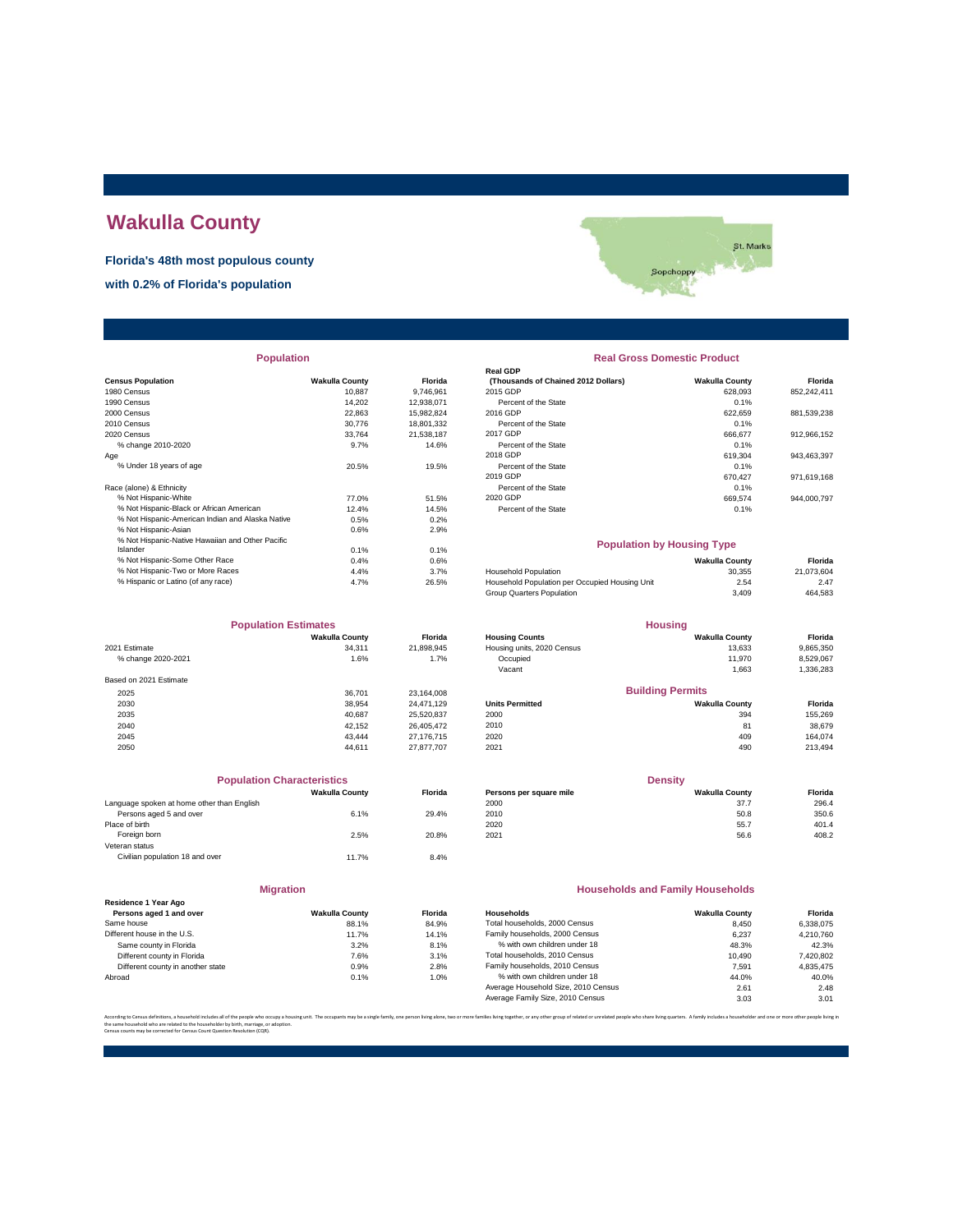# **Wakulla County**

|                                                                              |                       |                   | <b>Employment and Labor Force</b>                  |                       |                |
|------------------------------------------------------------------------------|-----------------------|-------------------|----------------------------------------------------|-----------------------|----------------|
| <b>Establishments</b>                                                        |                       |                   | <b>Establishments</b>                              |                       |                |
| 2020                                                                         | <b>Wakulla County</b> | Florida           | % of All Industries, 2020                          | <b>Wakulla County</b> | Florida        |
| All industries                                                               | 551                   | 763,854           | All industries                                     | 551                   | 763,854        |
| Natural Resource & Mining                                                    | 12                    | 5,514             | Natural Resource & Mining                          | 2.2%                  | 0.7%           |
| Construction                                                                 | 120                   | 77,720            | Construction                                       | 21.8%                 | 10.2%          |
| Manufacturing                                                                | 17                    | 21,822            | Manufacturing                                      | 3.1%                  | 2.9%           |
| Trade, Transportation and Utilities<br>Information                           | 108                   | 145,853           | Trade, Transportation and Utilities<br>Information | 19.6%                 | 19.1%          |
| <b>Financial Activities</b>                                                  | 5                     | 13,437            | <b>Financial Activities</b>                        | 0.9%                  | 1.8%           |
| Professional & Business Services                                             | 35<br>70              | 83,911<br>187,348 | Professional & Business Services                   | 6.4%<br>12.7%         | 11.0%<br>24.5% |
| Education & Health Services                                                  | 54                    | 87,764            | Education & Health Services                        | 9.8%                  | 11.5%          |
| Leisure and Hospitality                                                      | 49                    | 61,008            | Leisure and Hospitality                            | 8.9%                  | 8.0%           |
| Other Services                                                               | 46                    | 56,385            | Other Services                                     | 8.3%                  | 7.4%           |
| Government                                                                   | 31                    | 5,895             | Government                                         | 5.6%                  | 0.8%           |
|                                                                              |                       |                   |                                                    |                       |                |
| <b>Average Annual Employment</b>                                             |                       |                   | <b>Average Annual Wage</b>                         |                       |                |
| % of All Industries, 2020                                                    | <b>Wakulla County</b> | Florida           | 2020                                               | <b>Wakulla County</b> | Florida        |
| All industries                                                               | 5,964                 | 8.453.489         | All industries                                     | \$42,318              | \$55,840       |
| Natural Resource & Mining                                                    | 8.2%                  | 0.8%              | Natural Resource & Mining                          | \$37,002              | \$37,710       |
| Construction                                                                 | <b>NA</b>             | 6.7%              | Construction                                       | <b>NA</b>             | \$55,840       |
| Manufacturing                                                                | 17.7%                 | 4.5%              | Manufacturing                                      | \$29,945              | \$66,738       |
| Trade, Transportation and Utilities                                          | 0.3%                  | 20.6%             | Trade, Transportation and Utilities                | \$66,787              | \$49,342       |
| Information                                                                  | 4.6%                  | 1.5%              | Information                                        | \$125,544             | \$93,360       |
| <b>Financial Activities</b>                                                  | 7.5%                  | 6.9%              | <b>Financial Activities</b>                        | \$47,945              | \$84,295       |
| Professional & Business Services                                             | 7.0%                  | 16.1%             | Professional & Business Services                   | \$34,428              | \$68,218       |
| Education & Health Services                                                  | 11.8%                 | 15.3%             | Education & Health Services                        | \$15,803              | \$55,099       |
| Leisure and Hospitality                                                      | 2.0%                  | 11.9%             | Leisure and Hospitality                            | \$28,647              | \$27,694       |
| Other Services                                                               | <b>NA</b>             | 3.0%              | Other Services                                     | <b>NA</b>             | \$41,131       |
| Government                                                                   | 31.5%                 | 12.5%             | Government                                         | \$41,120              | \$58,821       |
| Industries may not add to the total due to confidentiality and unclassified. |                       |                   |                                                    |                       |                |
|                                                                              |                       |                   |                                                    |                       |                |
| Labor Force as Percent of Population                                         |                       |                   |                                                    |                       |                |
| Aged 18 and Older                                                            | <b>Wakulla County</b> | Florida           | <b>Unemployment Rate</b>                           | <b>Wakulla County</b> | Florida        |
| 2000                                                                         | 69.4%                 | 64.2%             | 2000                                               | 3.2%                  | 3.8%           |
| 2010                                                                         | 60.7%                 | 61.8%             | 2010                                               | 8.1%                  | 10.8%          |
| 2020                                                                         | 56.2%                 | 58.6%             | 2020                                               | 4.8%                  | 8.2%           |
| 2021                                                                         | 56.6%                 | 59.0%             | 2021                                               | 3.2%                  | 4.6%           |
|                                                                              |                       |                   |                                                    |                       |                |
|                                                                              |                       |                   | <b>Income and Financial Health</b>                 |                       |                |
| Personal Income (\$000s)                                                     | <b>Wakulla County</b> | Florida           | Per Capita Personal Income                         | <b>Wakulla County</b> | Florida        |
| 2000                                                                         | \$529,151             | \$472,851,789     | 2000                                               | \$23,083              | \$29,466       |
| 2010                                                                         | \$905,332             | \$732,457,478     | 2010                                               | \$29,371              | \$38,865       |
| 2011                                                                         | \$924,827             | \$771,409,454     | 2011                                               | \$29,855              | \$40,482       |
| % change 2010-11                                                             | 2.2%                  | 5.3%              | % change 2010-11                                   | 1.6%                  | 4.2%           |
| 2012                                                                         | \$931,364             | \$800,551,723     | 2012                                               | \$30,180              | \$41,475       |
| % change 2011-12                                                             | 0.7%                  | 3.8%              | % change 2011-12                                   | 1.1%                  | 2.5%           |
| 2013                                                                         | \$926,416             | \$802,975,701     | 2013                                               | \$29,876              | \$41,069       |
| % change 2012-13                                                             | $-0.5%$               | 0.3%              | % change 2012-13                                   | $-1.0%$               | $-1.0%$        |
| 2014                                                                         | \$972,820             | \$861,412,339     | 2014                                               | \$30,964              | \$43,388       |
| % change 2013-14                                                             | 5.0%                  | 7.3%              | % change 2013-14                                   | 3.6%                  | 5.6%           |
| 2015                                                                         | \$1,015,665           | \$919,834,894     | 2015                                               | \$32,214              | \$45,493       |
| % change 2014-15                                                             | 4.4%                  | 6.8%              | % change 2014-15                                   | 4.0%                  | 4.9%           |
| 2016                                                                         | \$1,077,084           | \$954,069,719     | 2016                                               | \$33,771              | \$46,253       |
| % change 2015-16                                                             | 6.0%                  | 3.7%              | % change 2015-16                                   | 4.8%                  | 1.7%           |
| 2017                                                                         | \$1,136,212           | \$1,023,131,116   | 2017                                               | \$35,446              | \$48,774       |
| % change 2016-17                                                             | 5.5%                  | 7.2%              | % change 2016-17                                   | 5.0%                  | 5.5%           |
| 2018                                                                         | \$1,205,625           | \$1,087,188,628   | 2018                                               | \$37,246              | \$51,150       |
| % change 2017-18                                                             | 6.1%                  | 6.3%              | % change 2017-18                                   | 5.1%                  | 4.9%           |
| 2019                                                                         | \$1,263,354           | \$1,139,799,293   | 2019                                               | \$37,560              | \$53,034       |
| % change 2018-19                                                             | 4.8%                  | 4.8%              | % change 2018-19                                   | 0.8%                  | 3.7%           |
| 2020                                                                         | \$1,370,641           | \$1,209,995,921   | 2020                                               | \$39,938              | \$55,675       |
| % change 2019-20                                                             | 8.5%                  | 6.2%              | % change 2019-20                                   | 6.3%                  | 5.0%           |
|                                                                              |                       |                   |                                                    |                       |                |
| Earnings by Place of Work (\$000s)                                           |                       |                   | <b>Median Income</b>                               |                       |                |
| 2000                                                                         | \$190,004             | \$308,751,767     | Median Household Income                            | \$67,480              | \$57,703       |
| 2010                                                                         | \$301,584             | \$438,983,914     | Median Family Income                               | \$76,987              | \$69,670       |
| 2011                                                                         | \$294,572             | \$450,498,606     |                                                    |                       |                |
| % change 2010-11                                                             | $-2.3%$               | 2.6%              | Percent in Poverty, 2020                           |                       |                |
| 2012                                                                         | \$290,515             | \$468,410,475     | All ages in poverty                                | 10.3%                 | 12.4%          |
| % change 2011-12                                                             | $-1.4%$               | 4.0%              | Under age 18 in poverty                            | 15.7%                 | 17.2%          |
| 2013                                                                         | \$286,052             | \$482,898,301     | Related children age 5-17 in families in poverty   | 14.5%                 | 16.5%          |
| % change 2012-13                                                             | $-1.5%$               | 3.1%              |                                                    |                       |                |
| 2014                                                                         | \$292,453             | \$512,375,290     | <b>Personal Bankruptcy Filing Rate</b>             |                       |                |
| % change 2013-14                                                             | 2.2%                  | 6.1%              | (per 1,000 population)                             | <b>Wakulla County</b> | Florida        |
| 2015                                                                         | \$304,033             | \$544,408,719     | 12-Month Period Ending December 31, 2020           | 1.16                  | 1.66           |
| % change 2014-15                                                             | 4.0%                  | 6.3%              | 12-Month Period Ending December 31, 2021           | 1.28                  | 1.38           |
| 2016                                                                         | \$316,740             | \$569,769,284     | State Rank                                         | 16                    | <b>NA</b>      |
| % change 2015-16                                                             | 4.2%                  | 4.7%              | NonBusiness Chapter 7 & Chapter 13                 |                       |                |
| 2017                                                                         | \$332,714             | \$603,668,170     |                                                    |                       |                |
| % change 2016-17                                                             | 5.0%                  | 5.9%              | Workers Aged 16 and Over                           | <b>Wakulla County</b> | Florida        |
| 2018                                                                         | \$351,478             | \$639,620,451     | Place of Work in Florida                           |                       |                |
| % change 2017-18                                                             | 5.6%                  | 6.0%              | Worked outside county of residence                 | 58.0%                 | 18.1%          |
| 2019                                                                         | \$377,579             | \$671,553,148     | Travel Time to Work                                |                       |                |
| % change 2018-19                                                             | 7.4%                  | 5.0%              | Mean travel time to work (minutes)                 | 31.2                  | 27.9           |
| 2020                                                                         | \$416,477             | \$688,764,753     |                                                    |                       |                |
| % change 2019-20                                                             | 10.3%                 | 2.6%              |                                                    |                       |                |